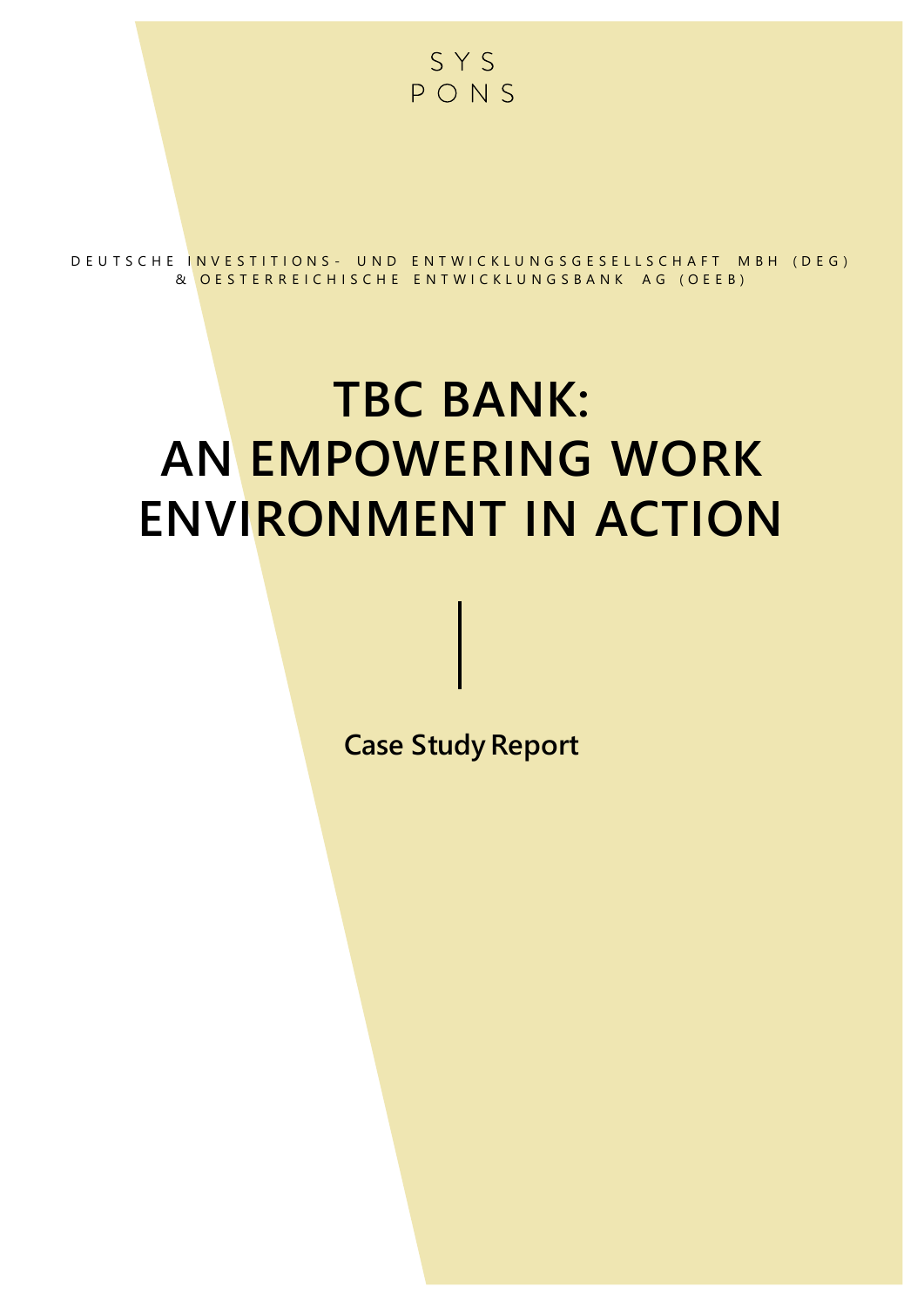THIS CASE STUDY REPORT WAS PRODUCED WITHIN THE FRAMEWORK OF DEG'S AND OEEB'S RESEARCH STUDY ON THE TRANSFORMATIVE IMPACT OF GENDER-LENS INVESTING. IT FORMS PART OF A SERIES OF REPORTS OF THREE EXPLORATORY CASE STUDIES THAT WERE CONDUCTED TO GAIN INSIGHTS INTO THE E F F E C T S O F P RIVATE SECTOR INVESTMENTS ON WOMEN'S ECONOMIC EMPOWERMENT IN DEVELOPING M A R K E T S, AND, IN PARTICULAR, ON WOMEN'S LEADERSHIP. THEIR FINDINGS ARE INFORMING DEG'S AND OEEB'S STRATEGY BUILDING IN THIS REGARD.

THE FOLLOWING REPORT WAS PREPARED BY SYSPONS G M B H .

#### **Syspons GmbH**

Prinzenstraße 84 10969 Berlin Germany

www.syspons.com © Syspons. All rights reserved.

Berlin/Germany, October 2021

SYS PONS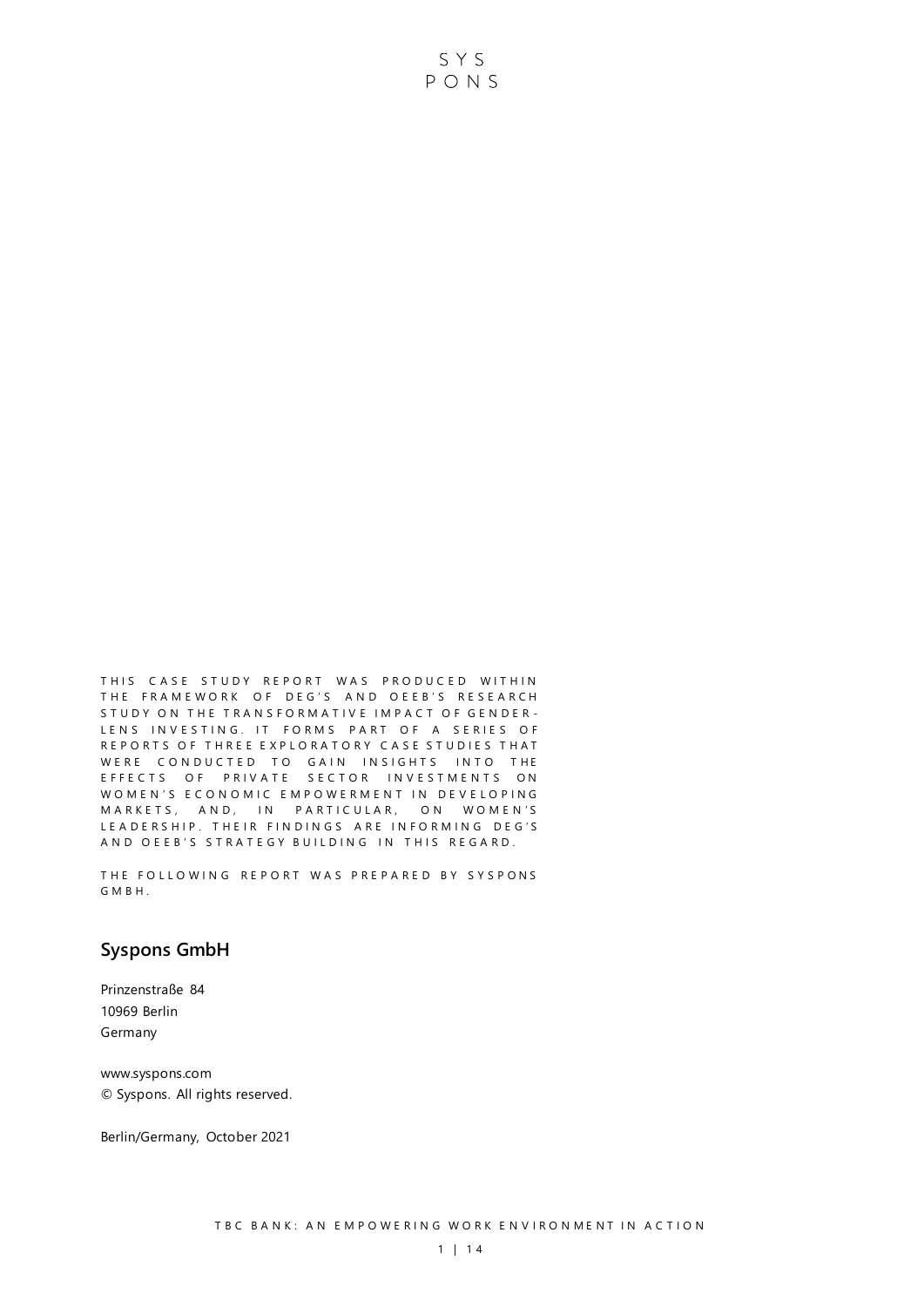

#### C O N T E N T

| 1                   | Introduction                                                   |                                                                  | 3              |
|---------------------|----------------------------------------------------------------|------------------------------------------------------------------|----------------|
| 2                   | The Case: TBC Bank                                             |                                                                  | 4              |
| 3                   | Gender Equality in the Georgian Context                        |                                                                  | 5              |
| 4                   | The Case of TBC Bank: An Empowering Work Environment in Action |                                                                  | 6              |
|                     | 4.1                                                            | Creating an Empowering Work Culture                              | $\overline{7}$ |
|                     |                                                                | 4.2 Active Promotion of Equal Work Opportunities and Development | 7              |
|                     |                                                                | 4.3 Work-Life Balance and Care Work                              | 8              |
|                     |                                                                | 4.4 Countering Inequalities during COVID-19                      | 9              |
|                     | 4.5                                                            | Investors' Influence to Promote Gender Equality                  | 10             |
| 5.                  | Making Women's Leadership Transformative for Gender Equality   |                                                                  | 11             |
| <b>Bibliography</b> |                                                                |                                                                  | 12             |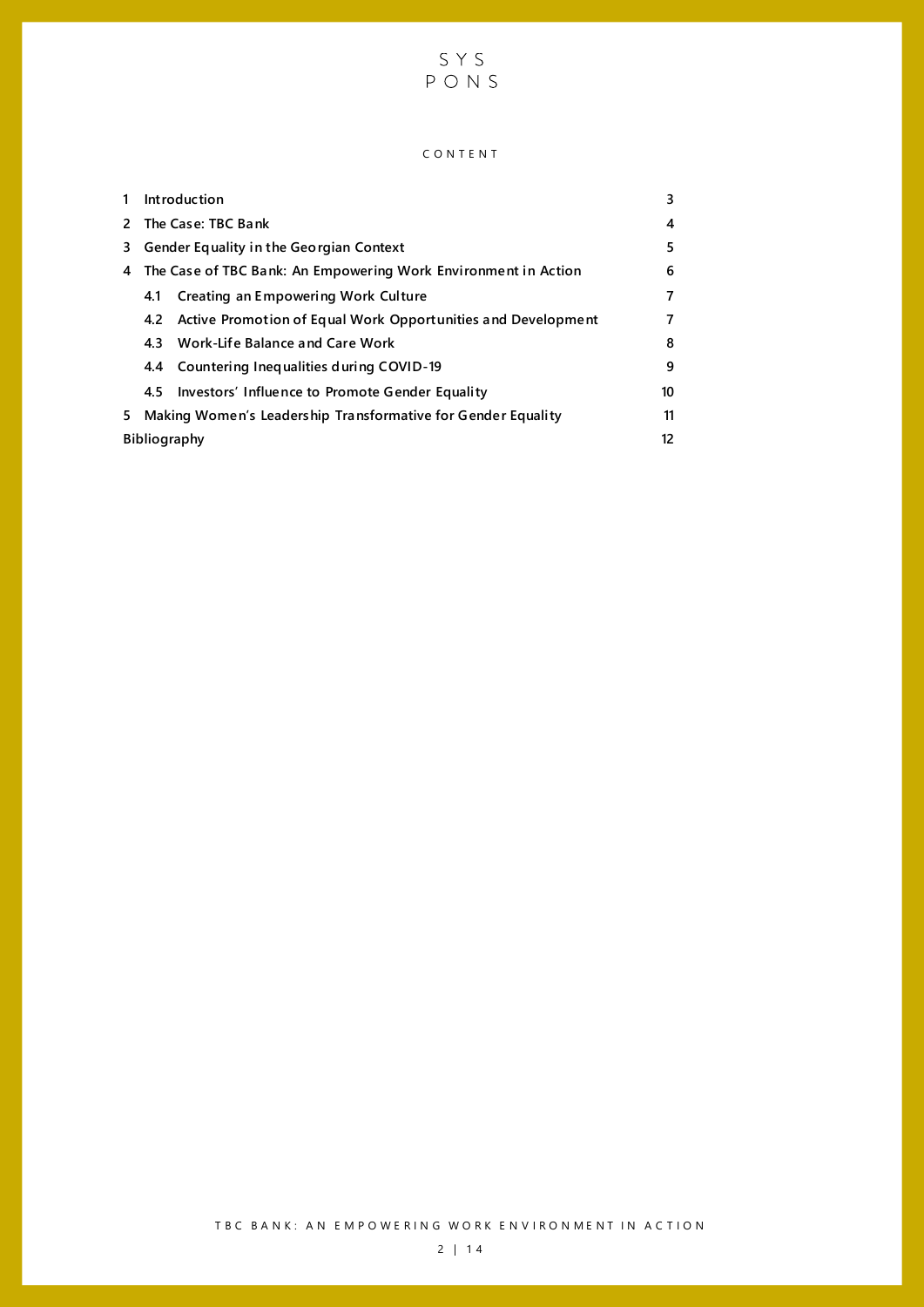### <span id="page-3-0"></span>**1 Introduction**

The World Economic Forum's Global Gender Gap Report 2021 estimates that it will take another 267.6 years to close the **global gender gap in economic participation and opportunity**<sup>1</sup> . This prognosis is based on two contrasting developments: On the one hand, the number of women in skilled professions is rising, and wage equality on average increasing. On the other hand, differences in overall income remain, and low representation of women in leadership positions persists, with women constituting less than one-third of all manager positions globally. Moreover, gender gaps in labor force participation, hiring rates, promotions and leadership roles ha ve widened since the outbreak of the Covid-19 pandemic, delaying careers, and jeopardizing financial security of women<sup>2</sup>.

In achieving economic gender parity, increased efforts to promote **women's economic empowerment** *(see box on this page)* and hence gender equality are necessary. It is not only "the right thing to do" to ensure the fulfillment of human rights and the achievement of global human development goals; it is also **"the smart thing to do"** as gender diversity in the workplace presents an opportunity for economic growth and enhanced business performance<sup>4</sup>. Research points, inter alia, to increased benefits such as higher return on equity, employee engagement, reputation, and governance for companies with more women in top management and on boards<sup>5</sup>.

In this respect, the UN Sustainable Development Goals (SDGs) recognize in particular the importance of enhancing **women's**  **Women's Economic Empowerment** is defined as a process "whereby women and girls experience transformation in power and agency, as well as economic advancement". "Power" can take different dimensions, ranging from individual capabilities and self-belief ("within") to economic decision-making power within households and communities ("to") to access to and control over assets ("over") to the ability to organize with others to enhance economic activities and rights  $("with")^3$ .

**full and equal participation and equal opportunities for leadership** to increase gender equality globally<sup>6</sup>: Female leaders balance representation in decision-making, have a positive impact on workplace policies, act as role models, and provide support and mentorship needed by other women to advance in their careers<sup>7</sup>. Moreover, tackling gender inequalities in leadership can help reduce related inequalities, such as the gender pay gap and gender differences in wealth and economic security $8$ .

Consequently, the G7 Development Finance Institutions' (DFIs) launch of the **2X Challenge<sup>9</sup>** in 2018 has presented a major commitment to mobilizing **private sector investments** for helping women advance as entrepreneurs, business leaders, employees, and consumers in developing markets. While investing with a gender lens *(see box on next page)* is becoming more popular, empirical evidence on *how* private sector investment activities *actually* achieve effects on women's economic empowerment is limited. Notably, there is a need to better understand how the

<sup>6</sup> For more information see SDG 5.5 of the SDG[s: https://sdgs.un.org/goals/goal5](https://sdgs.un.org/goals/goal5)

<sup>7</sup> Women Deliver, (2018). *Policy Brief: Balancing the Power Equation. Women's Leadership in Politics, Businesses, and Communities*[. http://womendeliver.org/wp](http://womendeliver.org/wp-content/uploads/2018/09/Women-Leadership-Policy-Brief-9.23.18.pdf)[content/uploads/2018/09/Women-Leadership-Policy-Brief-9.23.18.pdf;](http://womendeliver.org/wp-content/uploads/2018/09/Women-Leadership-Policy-Brief-9.23.18.pdf) The Rockefeller Foundation, (2016). *Women in Leadership: Why it Matters*. <https://www.rockefellerfoundation.org/wp-content/uploads/Women-in-Leadership-Why-It-Matters.pdf>

<sup>9</sup> For more information visi[t: https://www.2xchallenge.org/](https://www.2xchallenge.org/)

<sup>1</sup> ⸻ World Economic Forum, (2021). *Global Gender Gap Report 2021*. Geneva: World Economic Foru[m. http://www3.weforum.org/docs/WEF\\_GGGR\\_2021.pdf](http://www3.weforum.org/docs/WEF_GGGR_2021.pdf);

 $2$  Ibid.

<sup>3</sup> Pereznieto, P., Taylor, G., (2014). *A review of approaches and methods to measure economic empowerment of women and girls*. Gender & Development, 22(2), pp.233-251. <https://doi.org/10.1080/13552074.2014.920976>

<sup>4</sup> UN, (2021). *Gender Equality and Women's Empowerment.* United Nations Sustainable Development Goal[s. https://www.un.org/sustainabledevelopment/gender-equality/;](https://www.un.org/sustainabledevelopment/gender-equality/)  UN Secretary-General's High-Level Panel (UNHLP), (2016*). Leave no one behind: Call to action for gender equality and women's economic empowerment. Report of the UN Secretary-General's high-level panel on women's economic empowerment*[. https://www2.unwomen.org/-/media/hlp%20wee/attachments/reports-toolkits/hlp-wee-report-](https://www2.unwomen.org/-/media/hlp%20wee/attachments/reports-toolkits/hlp-wee-report-2016-09-call-to-action-en.pdf?la=en&vs=1028)[2016-09-call-to-action-en.pdf?la=en&vs=1028;](https://www2.unwomen.org/-/media/hlp%20wee/attachments/reports-toolkits/hlp-wee-report-2016-09-call-to-action-en.pdf?la=en&vs=1028) Ostry, J. D., Alvarez, J., Espinoza, R. A., Papageorgiou, C., (2018). *Economic Gains from Gender Inclusion: New Mechanisms, New Evidence.* International Monetary Fund. https://www.imf.org/en/Publications/Staff [-Discussion-Notes/Issues/2018/10/09/Economic-Gains-From-Gender-Inclusion-](https://www.imf.org/en/Publications/Staff-Discussion-Notes/‌Issues/2018/10/09/Economic-Gains-From-Gender-Inclusion-New-Mechanisms-New-Evidence-45543)[New-Mechanisms-New-Evidence-45543](https://www.imf.org/en/Publications/Staff-Discussion-Notes/‌Issues/2018/10/09/Economic-Gains-From-Gender-Inclusion-New-Mechanisms-New-Evidence-45543) 

<sup>5</sup> ILO, (2017). *Women in Business and Management: Gaining momentum in Latin America and the Caribbean*. Bureau for Employers' Activities. [https://www.ilo.org/wcmsp5/groups/public/---ed\\_dialogue/---act\\_emp/documents/publication/wcms\\_579085.pdf](https://www.ilo.org/wcmsp5/groups/public/---ed_dialogue/---act_emp/documents/publication/wcms_579085.pdf)

<sup>8</sup> OECD, (2020). Policies and Practices to Promote Women in Leadership Roles in the Private Sector[. https://www.oecd.org/corporate/OECD-G20-EMPOWER-Women-](https://www.oecd.org/corporate/OECD-G20-EMPOWER-Women-Leadership.pdf)[Leadership.pdf](https://www.oecd.org/corporate/OECD-G20-EMPOWER-Women-Leadership.pdf)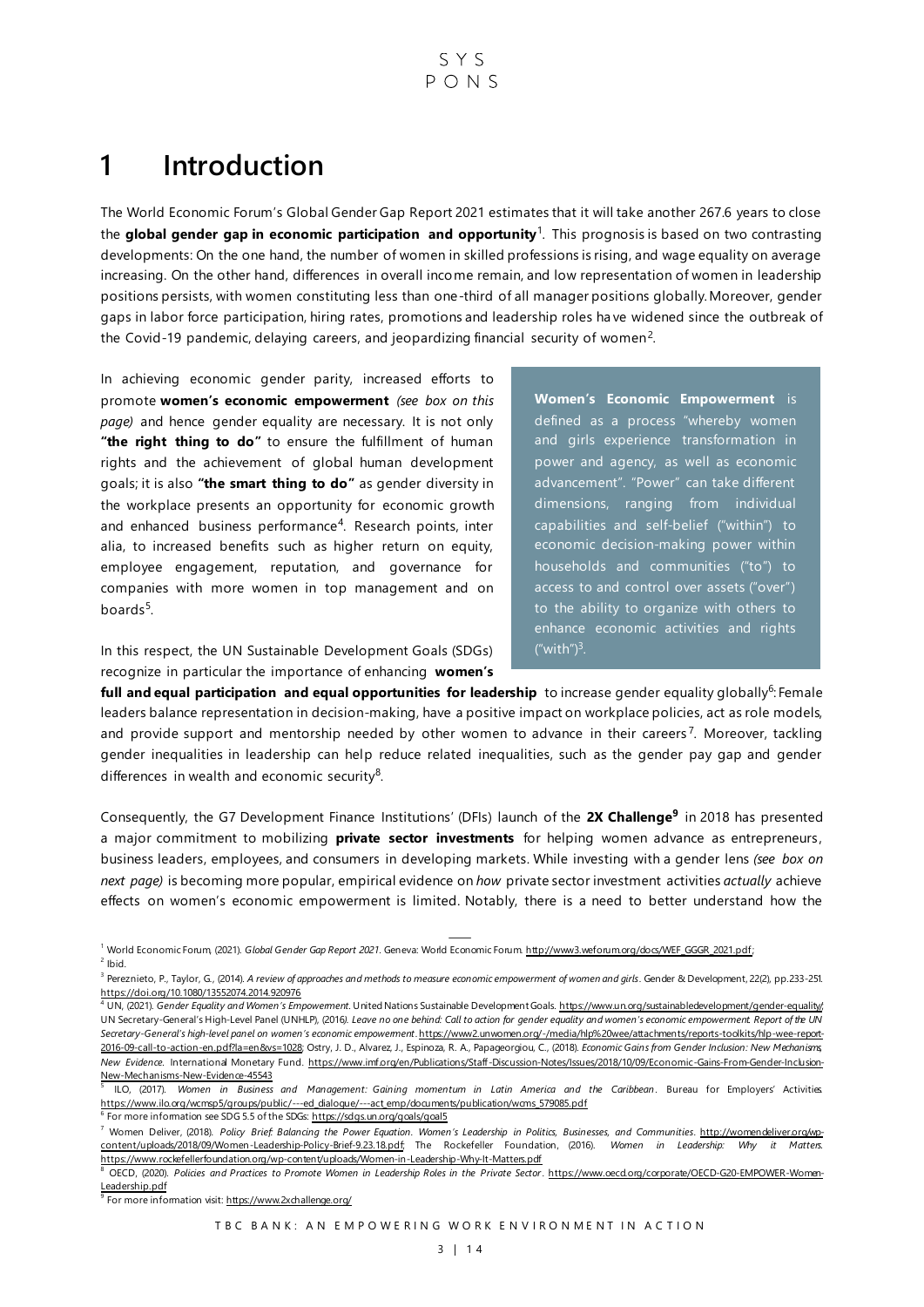$S Y S$  $P \cap N S$ 

persistent lack of women in leadership positions can be addressed, and how its potential for increasing gender equality can be realized.

**Gender-lens investing** refers to private sector investment activities that provide women in developing markets with 1) improved access to and use of capital, including entrepreneurship; 2) workplace equity, referring to fairness for women in the workforce, including in leadership positions, and ensuring support for their workplace needs; and 3) products and services that enhance their economic participation<sup>10</sup>.

Within this context, the following report presents the case of **TBC Bank**, the leading universal banking group in Georgia with a focus on digital channels. Within the framework of DEG's and OeEB's research study on the transformative impact of genderlens investing, the case of TBC Bank, a client of DEG and OeEB, helps explore the factors and pre-conditions that enable women to advance in their workplaces and the relationship between women's leadership and women's economic empowerment. The presented findings are based on an analysis of documents provided by TBC as well as seven focus groups with female employees working at different levels of the company, which took place between July and August 2021.

### <span id="page-4-0"></span>**2 The Case: TBC Bank**

TBC Bank was founded in 1992 and is listed on the London Stock Exchange. TBC Group PLC<sup>11</sup> is the parent company of JSC TBC Bank ("TBC Bank"). Today, TBC Bank is the **leading universal banking group in Georgia** and 99.4% of its assets are concentrated in Georgia, with market shares in total assets (38.2%), loans (38.1%) and deposits (37.8%). TBC Bank is a **technology driven** company and has a focus on **digital channels and payment solutions**. Around 2.6 million customers are served in a network of 146 branches (71 in the capital Tbilisi, 75 across Georgia, 3 in Azerbaijan)<sup>12</sup>.

As a leading financial institution in Georgia, TBC aims to promote social responsibility and sustainable development. Its strong internal culture, in which professional development and a team -oriented, empowering work environment is valued, is considered by TBC's CEO an important basis for its external impact<sup>13,14</sup>. Since its foundation, TBC Bank has put a variety of structures and systems in place to institutionalize a work environment based on equality and respect. It is currently undergoing a process to identify persisting blind spots regarding gender equality in the company and further **formalizing its commitment** to promote it throughout the organization<sup>15</sup>. The Bank has a young and female-dominated workforce. In 2021, TBC Bank employed almost 7.000 employees, with a **share of 71% females**. Approximately half of the employees (4649%) are under the age of 30 and another 39% are between 30 and 39 years old. The company monitors female representation at all levels of the company. At many levels of the organization, women outnumber men. At the top of the organizational hierarchy, however, men are overrepresented: In managerial positions, women only hold a 365% share, and in top management, one out of five deputy CEOs is a woman<sup>16</sup>.

TBC Bank has policies and practices in place that address important social and gender-related issues, such as health insurance, social assistance, equal pay, human rights, parental leave and anti-harassment. Currently, TBC Bank seeks

<sup>&</sup>lt;sup>10</sup> DEG, 2020. Women at Work - Win win win: Good for Business, Good for Women & their Families, Good for Local Development. DEG Evaluation Results. Cologne: DEG https://www.deginvest.de/DEG-Documents-in-English/About-us/What-is-our-impact/DEG\_Gender-Lens-Investing-Paper\_Final.pdf; OeEB, (2020). *Gender Lens Investing – OeEB's Position Statement and Action Plan.* Vienna: OeEB. https://www.oe-eb.at/dam/jcr:343e7eb0-8c0c-4615-b4dc-9562d7880854/OeEB\_GenderActionPlan.pdf

<sup>&</sup>lt;sup>11</sup> Visit TBC Bank's website for more information: <https://www.tbcbank.ge/web/en>

<sup>12</sup> TBC Bank Group, (2021). *TBC Bank at a Glance (Q2 2021*). https://www.tbcbankgroup.com/about-us/at-a-glance/ <sup>13</sup> TBC Bank Group, (2020). *Sustainability Report 2020*[. https://www.tbcbankgroup.com/esg/sustainability-reports/](https://www.tbcbankgroup.com/esg/sustainability-reports/)

<sup>&</sup>lt;sup>14</sup> TBC Bank, (2021[\). https://www.tbcbank.ge/web/en/web/guest/current-vacancies](https://www.tbcbank.ge/web/en/web/guest/current-vacancies)

<sup>&</sup>lt;sup>15</sup> Gender Gap Analysis of TBC Bank based on the Women's Empowerment Principles, 2021.

<sup>&</sup>lt;sup>16</sup> TBC Bank Group, (2020). *Sustainability Report 2020*[. https://www.tbcbankgroup.com/esg/sustainability-reports/](https://www.tbcbankgroup.com/esg/sustainability-reports/)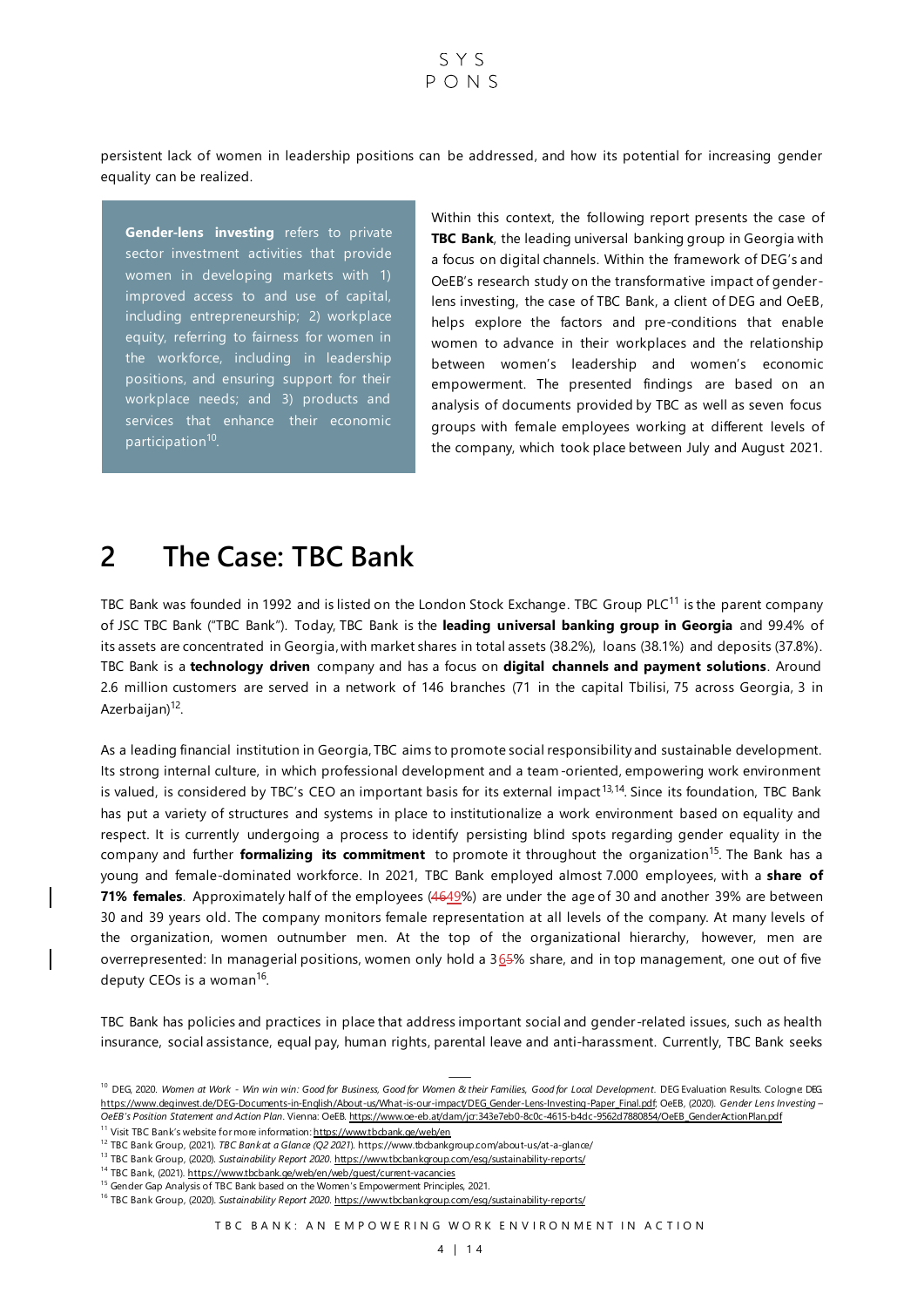to formalize an **organization-wide gender strategy**. For this reason, TBC Bank has recently carried out a **gap analysis** that acknowledges good practices and highlights options for gender-responsive measures to tackle persisting barriers to women's career advancement and economic empowerment. Building on its insights, TBC Bank is now developing a set of precise targets and benchmarks for progress. In this context, the research questions that guided this case study focused on effective ways to enable women to advance in their career and to overcome persisting and contextual barriers at TBC Bank. In particular, TBC Bank aimed to find out from female employees which trainings and support initiatives would support women's career advancement and enable transformative effects on gender equality at TBC in the long-term.

### <span id="page-5-0"></span>**3 Gender Equality in the Georgian Context**

TBC Bank's efforts in promoting gender equality are situated within the social, economic, and political context of Georgia. The following analysis highlights the opportunities and challenges that result from these contextual factors and need to be considered in creating the preconditions for women's equal opportunities at TBC.

In the upper middle-income country Georgia, a key challenge to promoting women's leadership is that gender perceptions place men in a **dominant** position in many areas of social, economic, and political life. Women continue to be **underrepresented in decision-making**, whether it is in the private sector, academia, in elected office or the civil service<sup>17</sup> . Regarding economic participation, the majority of women in Georgia (56,9%) are outside the **labor force**. The share of managers is 66% male; only 34% of women currently occupy managerial positions<sup>18</sup>. This points to significant gender differences on the labor market. There is also a significant **gender wage gap** of 35%. Over the past ten years, this ratio has remained quite stable<sup>19</sup>.

In facilitating women's economic inclusion in Georgia, the national **legal and policy framework** plays an important role. It affects, among others, women's mobility, workplace experiences, remuneration, parenthood, entrepreneurship opportunities, asset accumulation, and access to pensions. According to the World Bank's "Women, Business and Law Index", Georgia's national legal framework is "**mostly adequate" to promote gender**  equality, reaching a score slightly above the regional average for Europe and Central Asia<sup>20</sup>. The index assesses whether the legal framework ensures gender equality in terms of mobility, in the workplace, pay, marriage, parenthood, entrepreneurship, assets and pensions. However, the legal framework on working rights still needs to **align with gender-sensitive international labor standards**, primarily lacking the ratification of the ILO Conventions on Maternity Protection (No. 183), Workers with Family Responsibilities (No. 156) and Domestic Workers (No. 189). These are crucial to allow pregnant women and working mothers to be adequately protected in the labor market<sup>21</sup>.

Next to the legal framework, an inhibiting factor for women's equal economic participation is the **gendered division of labor within society**. According to the OECD, two thirds of the population are convinced that children will suffer if mothers have paid jobs<sup>22</sup>. Women traditionally carry out most of the **unpaid care work**, which is the strongest explanatory factors behind the labor force participation gap. In contrast, the factor that has the largest, positive impact on women's labor force participation in Georgia is **education**. Compared with women who only have secondary education, women with tertiary education are 20 percent more likely to participate in the labor force. Yet,

TBC BANK: AN EMPOWERING WORK ENVIRONMENT IN ACTION

<sup>&</sup>lt;sup>17</sup> UN Women, (2021). Women in Decision-Making[. https://georgia.unwomen.org/en/digital-library/publications/2021/04/women-in-decision-making](https://georgia.unwomen.org/en/digital-library/publications/2021/04/women-in-decision-making)

<sup>18</sup> OECD, (2019). *Social Institutions & Gender Index*. Share of male managers (66%[\). https://www.genderindex.org/ranking/](https://www.genderindex.org/ranking/)

<sup>19</sup> National Statistics Office of Georgia, (2020). *Women and Men in Georgia – Statistical Publication*. The labour participation rate in 2019 is 36% for women (50% for men), <https://www.geostat.ge/en/single-news/2165/women-and-men-in-georgia-2020>

<sup>20</sup> World Bank, (2021). *Women, Business and the Law*[. https://wbl.worldbank.org/en/wbl](https://wbl.worldbank.org/en/wbl) Law. The overall score for Georgia is higher (85.6) than the regional average observed across Europe & Central Asia (83.4).

<sup>&</sup>lt;sup>21</sup> UN Women, (2018). Women's economic inactivity and engagement in the formal sector in Georgia. [https://georgia.unwomen.org/en/digital](https://georgia.unwomen.org/en/digital-library/publications/2018/12/womens-economic-inactivity-and-engagement-in-the-informal-sector-in-georgia)[library/publications/2018/12/womens-economic-inactivity-and-engagement-in-the-informal-sector-in-georgia](https://georgia.unwomen.org/en/digital-library/publications/2018/12/womens-economic-inactivity-and-engagement-in-the-informal-sector-in-georgia)

<sup>22</sup> OECD, (2019). *Social Institutions & Gender Index*. Proportion of the population declaring that children will suffer if mothers are working outside home for a pay (65%) <https://www.genderindex.org/ranking/>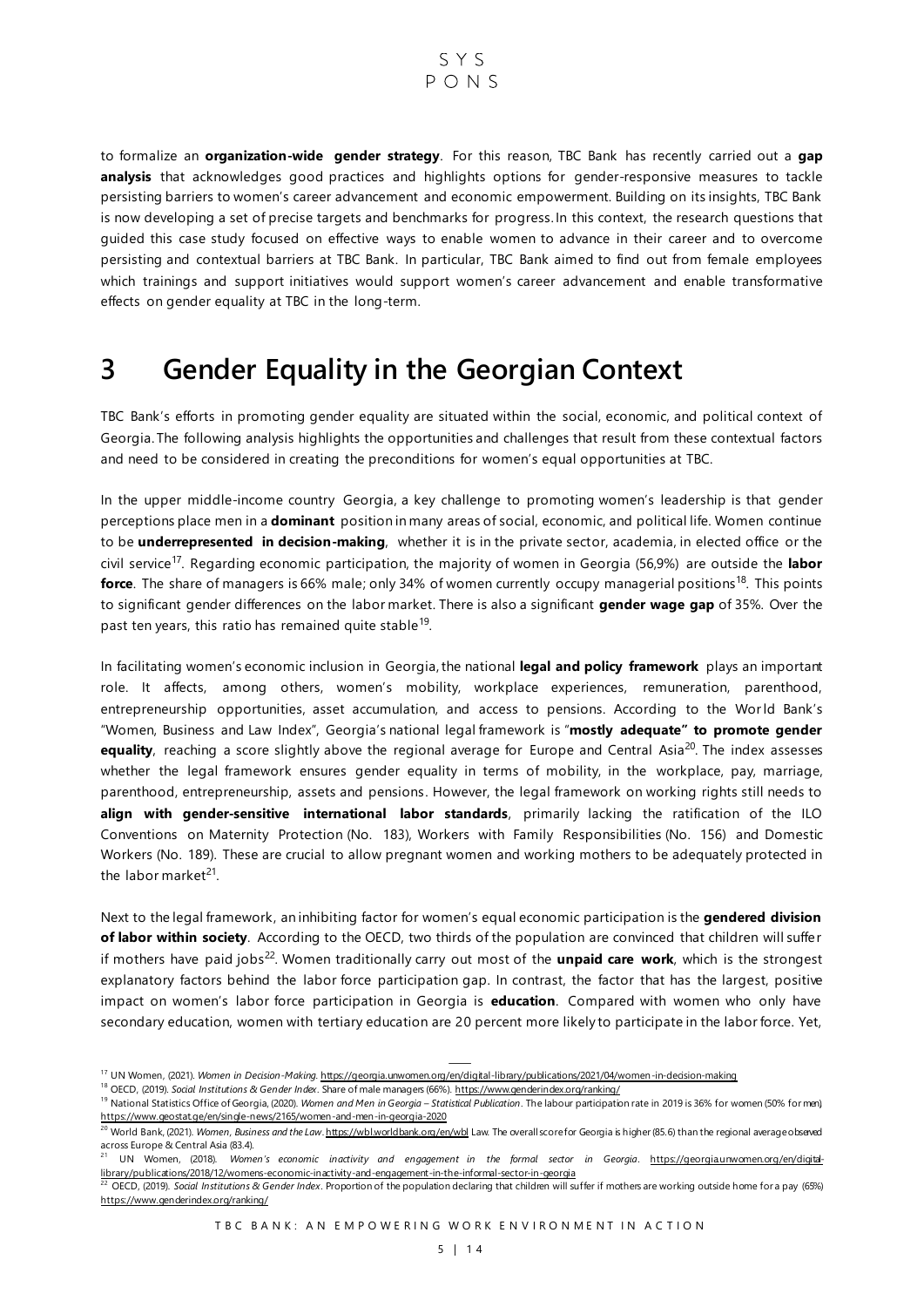the labor force participation rate among women with tertiary education is still significantly lower than the participation rate for men (by 20 percent) regardless of whether men have a higher education<sup>23</sup>. Any institution seeking to promote women's career advancement must hence counter gendered division of labor within society, as it restricts women's personal agency<sup>24</sup> and decision-making in private and work contexts. In addition, actively supporting training and education of women can make a significant difference for promoting women's economic opportunities.

Further, the access to **productive and financial resources** for women is restricted in Georgia, which limits women's **entrepreneurship**. For instance, men are the dominant share of agricultural land holders, in contrast to only 29% of women.<sup>25</sup>. Only in 22% of firms are women among the company owners in Georgia, only 11% of firms have a majority female ownership<sup>26</sup>. A financial institution that aims to advance women's financial inclusion and economic empowerment must actively address these factors, as they limit women's equal opportunities and entrepreneurship.

Finally, restricted **civil liberties and gender-based violence** in Georgia are factors that negatively impact women's economic opportunities. For example, two-thirds of Georgian women are not feeling safe walking alone at night<sup>27</sup>. A nation-wide study in 2017 found that 20% of women have experienced sexual harassment in Georgia, of whom 10% women have reported experiencing it in the workplace. Only in 2019, the Parliament of Georgia adopted a landmark legislation that establishes regulations for the response to sexual harassment<sup>28</sup>. Still today, Georgia's legal **framework** on violence against women does not sufficiently protect women. For those reasons, the physical integrity of women is being restricted. In addition, high **discrimination in the family,** e.g., gender inequality in household and care responsibilities as well as legal provisions for inheritance and divorce, further restricts women's economic opportunities<sup>29</sup>. Discrimination in social institutions and private life limits women's decision-making power, undermines their ability to choose their own development pathways and makes women more vulnerable to risks of violence and poverty. Consequently, creating safe work environments and providing social protection are some of the preconditions the private sector can provide in order to enable women to take on economic opportunities and to counter persisting gender inequalities.

## <span id="page-6-0"></span>**4 The Case of TBC Bank: An Empowering Work Environment in Action**

The following findings are based on the analysis of documents provided by TBC and focus groups with female employees working at different levels of the company, which took place between July and August 2021. The analysis of TBC Bank provides a variety of good practice examples on how to create an empowering work environment, in which women and men can thrive equally. It emphasizes the importance of proactive initiatives to establish a company culture based on values of equality and respect. The case of TBC also offers guidance on the creation of a family-friendly workplace that fosters women's leadership. At the same time, the persisting challenges for women's economic opportunities at TBC Bank provide crucial insights regarding opportunities for the private sector to

<sup>&</sup>lt;sup>23</sup> National Statistics Office of Georgia, (2020). Women and Men in Georgia – Statistical Publication. Labour force participation rate. [https://www.geostat.ge/en/single](https://www.geostat.ge/en/single-news/2165/women-and-men-in-georgia-2020)[news/2165/women-and-men-in-georgia-2020](https://www.geostat.ge/en/single-news/2165/women-and-men-in-georgia-2020)<br><sup>24</sup> OECD, (2019). *Social Institutions & Gender Index*. Index measures discrimination against women in social institutions (0% (no discrimination) to 100% (very high

discrimination)). Georgia scores 24.8%. It covers four dimensions: discrimination in the family (34%), restricted physical integrity (18.3%), restricted access to productive and financial resources (27.3%) and civil liberties (18.7%[\). https://www.genderindex.org/ranking/](https://www.genderindex.org/ranking/)

<sup>&</sup>lt;sup>25</sup> Ibid. Share of agricultural land holders (male) (71%). <sup>26</sup> World Bank, (2019). *Enterprise Surveys*. Firms with female top manager (17% of firms[\). https://data.worldbank.org/indicator/IC.FRM.FEMM.ZS](https://data.worldbank.org/indicator/IC.FRM.FEMM.ZS)

<sup>27</sup> OECD, (2019). *Social Institutions & Gender Index*. Percentage of women in the total number of persons not feeling safe walking alone at night<https://www.genderindex.org/ranking/>

<sup>28</sup> UN Women, (2017). *National Study on Violence against Women in Georgia 2017*. [https://georgia.unwomen.org/en/digital-library/publications/2018/03/the-national](https://georgia.unwomen.org/en/digital-library/publications/2018/03/the-national-study-on-violence-against-women-in-georgia)[study-on-violence-against-women-in-georgia](https://georgia.unwomen.org/en/digital-library/publications/2018/03/the-national-study-on-violence-against-women-in-georgia)

<sup>29</sup> OECD, (2019). *Social Institutions & Gender Index*. Discrimination in the family (34,0%), covering indicators on child marriage, household responsibilities, divorce, inheritance. Restricted physical integrity (18%), sub-index captures social institutions that limit women's and girls' control over their bodies, that increase women's vulnerability, and that normalise attitudes toward gender-based violence. This includes formal and informal laws, norms and practices that fail to protect women's physical integrity and reproductive autonomy and that allow violence and female genital mutilation. <https://www.genderindex.org/ranking/>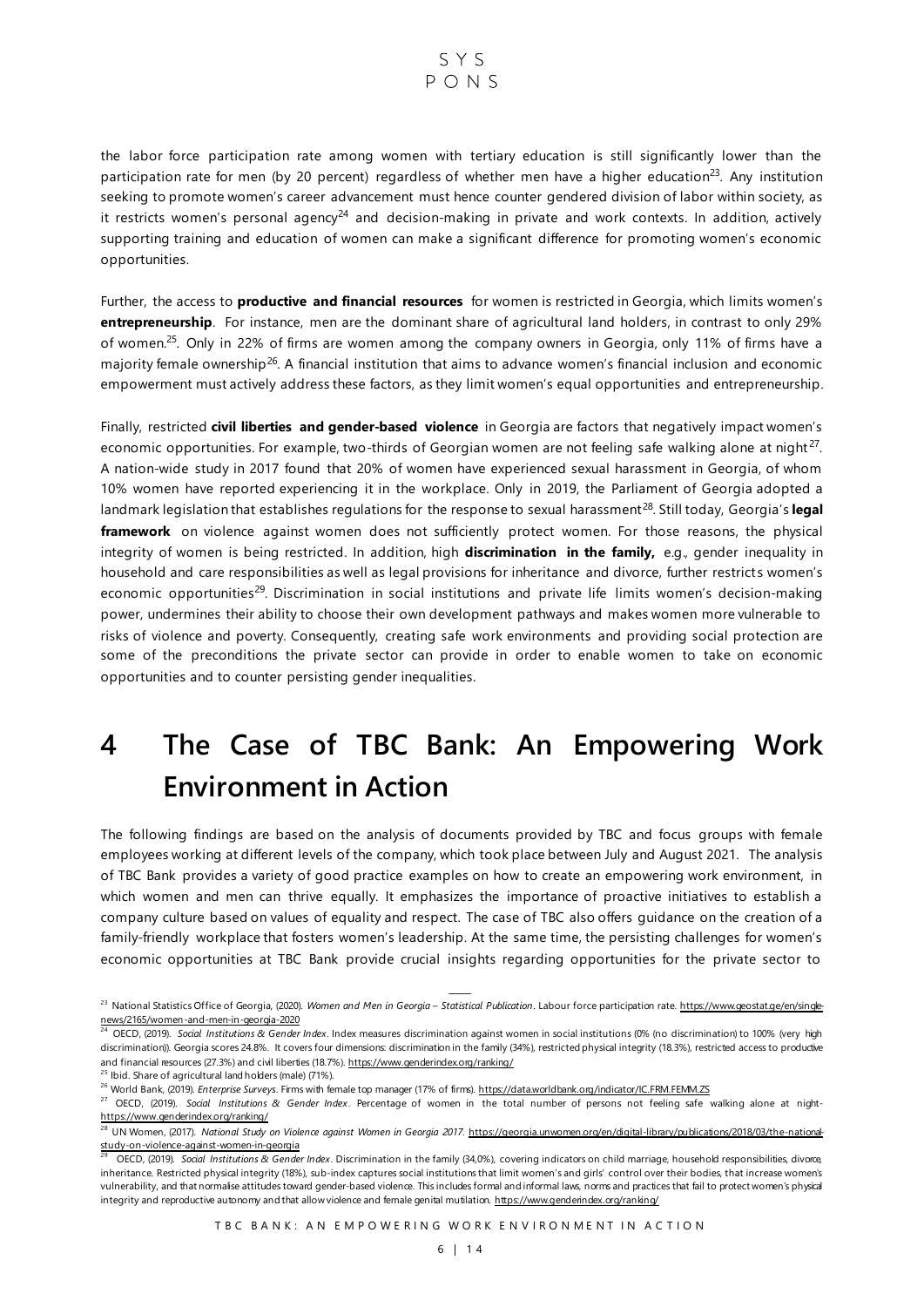$S Y S$  $P_{O}$ NS

address structural barriers to gender equality and challenges caused by COVID-19. The case of TBC Bank is therefore particularly insightful for companies and investors already greatly committed to gender equality, looking to scale their impact on gender equality in the long-term.

### <span id="page-7-0"></span>**4.1 Creating an Empowering Work Culture**

In all focus groups, TBC employees emphasized that TBC provides an outstanding example of a **supportive and respectful work environment**. According to the interviewed employees, values of equality, support and respect have been at the heart of the company since its foundation and have been instrumental in shaping the culture as the company grew. Very early on, focus group participants recalled, women occupied high-level and traditionally male-dominated positions, such as risk management. Female employees emphasized that this provided role models for them and established women's leadership as a norm rather than an exception. According to the interviewed employees, this environment constitutes a key driver of gender equality and women's leadership in the company. Beyond that, female employees underlined that they highly value opportunities to be mentored and to build networks with their fellow female colleagues and that such opportunities could be increased.

In this work environment, female employees at all levels of the company see their colleagues as **allies and support networks**. Multiple female employees emphasized that their male and female bosses or colleagues back them up in meetings or motivate them to apply for higher positions in the company. One female employee described how her male boss threatened to end a meeting if the cooperation partner, who had made an inappropriate comment towards her, did not apologize. Beyond just having women in leadership positions, the case of TBC Bank therefore shows how building a culture, in which employees consider each other as allies and equals, is crucial for driving women's empowerment.

At the same time, **societal gender norms** still affect women's economic opportunities in Georgia at large (*see chapter 3*). A challenge that the study team observed in the case of TBC, as a company with an already strong commitment to gender equality, is that not every employee is (made) aware of **persisting external barriers** to women's empowerment. Most interviewed employees reported that there is no further need to address gender equality at TBC. Yet, when asked about specific challenges that women face in the workplace, some women in front office positions as well as from senior management mentioned that young women in the front office sometimes face harassment or gender stereotypes by customers. In addition, in all focus groups women stated that they have a double-burden due to care responsibilities (*see chapter 4.3*). This divergence between the perception that there is little need to address gender equality, while gender-specific challenges in the workplace persist, underlines the relevance of awareness raising. Increasing awareness among employees for societal gender norms and how they can affect the work environment and economic opportunities for women creates basis for a work environment that actively counters these norms.

#### <span id="page-7-1"></span>**4.2 Active Promotion of Equal Work Opportunities and Development**

TBC's gender gap analysis found that the Bank's **policies and procedures provide a comprehensive basis to ensure equal work opportunities**. This is confirmed by interviewed employees, who are unanimously convinced that internally only qualifications and the willingness to take on new responsibilities matter in promotion and hiring decisions. It is considered particularly good practice from employees across all focus groups that TBC provides **clear career paths and key performance indicators.** According to the interviewees, this creates a transparent basis for promotions and the respective decision-making process.

In addition, female TBC employees value the extensive learning, training, and development opportunities that TBC provides. According to the gender gap analysis, men (70%) and women (69%) participated almost equally in internal trainings in 2020. Based on the qualitative data collection, interviewees confirm that current training and learning opportunities meet their needs. A need for additional training was only raised by women in middle management, who consider it crucial to **increase leadership trainings and coaching** for all managerial positions, including middle management. For a more representative picture of gender-specific training needs, it would take a genderdisaggregated quantitative assessment of training needs. Interviewees from the department mentioned that such assessments are so far not taking place and could be helpful to ensure a gender -responsive training design. Overall,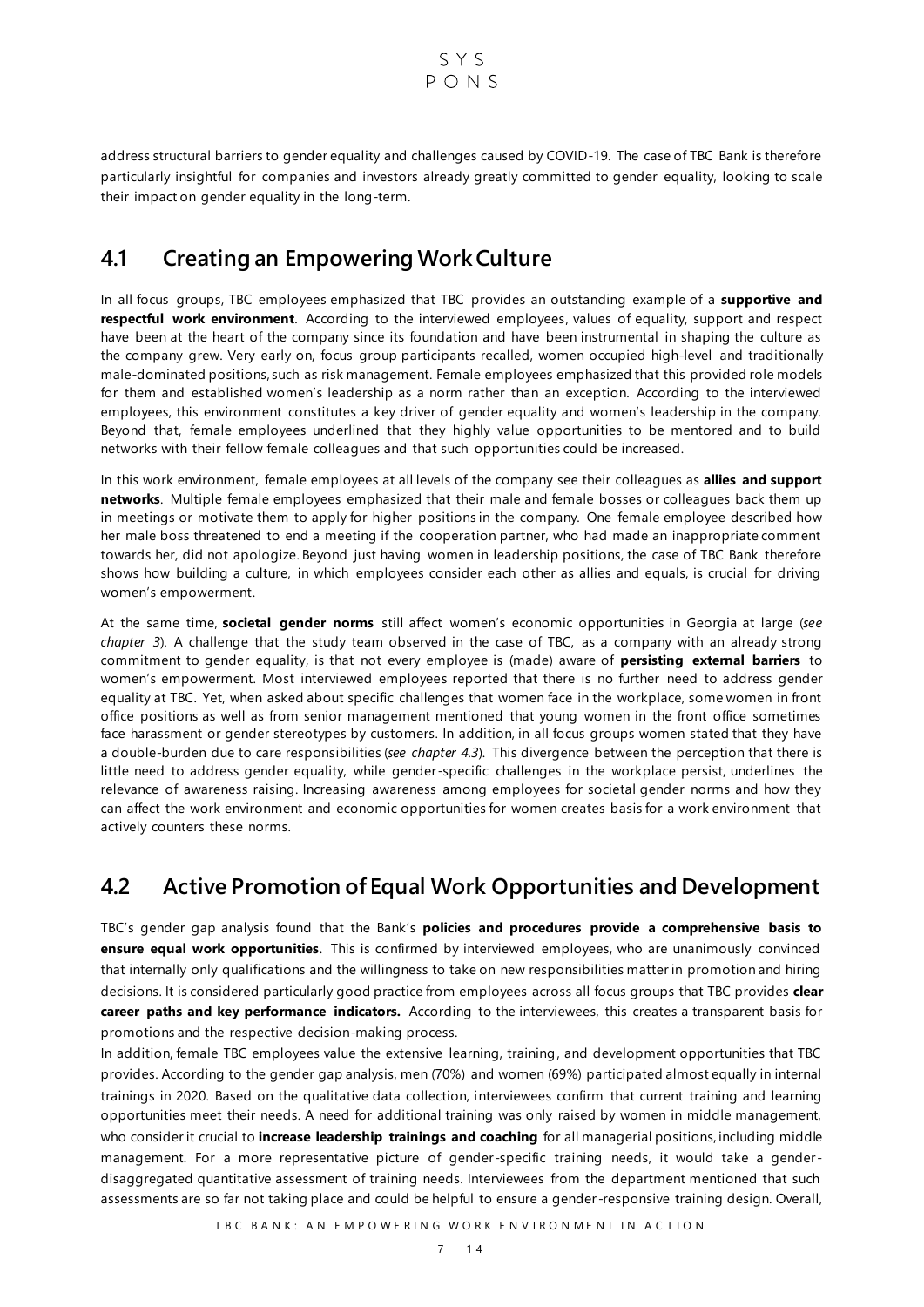the study team finds that the case of TBC Bank confirms the value of having gender-responsive structures and systems in place that institutionalize equal work opportunities. It has been emphasized that not only the culture is needed but also the systems and structures need to be adjusted in order to support women. In this context, the development of a specific gender policy and action plan, which is currently taking place at TBC, could further strengthen the development and implementation of gender-responsive procedures at TBC.

While TBC Bank already has comprehensive efforts in place to ensure equal work opportunities, the case study reveals options for further improvement of equal opportunities. It highlights opportunities to further strengthen the representation of women in senior roles, which is currently already at a rather high level of 35% (given that in 2019 only 17% of Georgian firms even had females in their top management $30$ , as well as male-dominated departments. Based on the accounts from the interviewed employees, a lack of women in top **management is mostly due to societal gender norms.** Societal gender norms put the additional burden of unpaid care work on many female employees. All interviewees confirmed that women's opportunities and decisions to take on new responsibilities are affected by their care responsibilities (*see chapter 4.3*). In one focus group it was also pointed out that an employee did not attend a training because it would have prolonged her workday and was therefore not compatible with her care work. In addition, female employees in senior and middle management report that women are generally, due to societal gender norms, more likely to **hold back or feel a need to prove** themselves, especially in a traditionally male-dominated sector. Some interviewees in the respective focus groups pointed out that such gender biases can affect salary or promotion negotiations at TBC to the disadvantage of women.<sup>31</sup> Although this is considered an issue of societal gender norms, not an issue that is specific to TBC, the study team finds that TBC could assess to what extent such gender biases exist in negotiations, in order to circumvent their effects if needed. Similarly, the gender gap analysis points out that tracking promotions in the company based on gender can be a useful tool to assess whether such gender biases might exist.

The case of TBC also underlines that **tackling gendered sectoral segregation** can be another driver for strengthening women's economic opportunities: According to the interviewed employees, women at TBC are more likely to work in the front office and service-focused jobs with lower salaries, compared to IT or credit lending, where men are overrepresented. As an employee, working in learning and development, reports, TBC Bank actively addresses this separation for instance through a Women in Tech program. According to employees from the IT and learning and development department, the program has been effective in increasing the share of women in the IT sector. These accounts confirm that establishing and scaling such initiatives constitutes an essential tool to enhance diversity and actively promote women in leadership positions in male-dominated sectors.

#### <span id="page-8-0"></span>**4.3 Work-Life Balance and Care Work**

The analysis of TBC's work structures and culture confirms that **the creation of a family-friendly work environment is a driving factor of gender equality** and women's leadership. The Bank is considered to be a family-friendly employer by its female employees, who greatly value the wide variety of benefits that TBC provides, e.g., fully paid parental leave over six months, support to multi-child families or first child support. These structures also translate into a family-friendly work culture. According to all interviewees, most employees have a family, including most of the women in leadership positions that were interviewed. Women in senior and middle management report that colleagues are understanding when it comes to family commitments. According to one woman in middle management, it is for instance common and considered an important signal that managers always respond to their children's phone calls during work. According to all interviewed employees the provided policies and benefits as well as the family-friendly work culture have been a key feature that attracted them to the company and kept them loyal to it in the long-term. The case of TBC consequently shows that establishing a family-friendly

<sup>&</sup>lt;sup>30</sup> World Bank, (2019). *Enterprise Surveys*. Firms with female top manager (17% of firms)[. https://data.worldbank.org/indicator/IC.FRM.FEMM.ZS](https://data.worldbank.org/indicator/IC.FRM.FEMM.ZS)

<sup>&</sup>lt;sup>31</sup> This is only a hypothesis from the interviewees and no data is available so far to confirm or disprove it.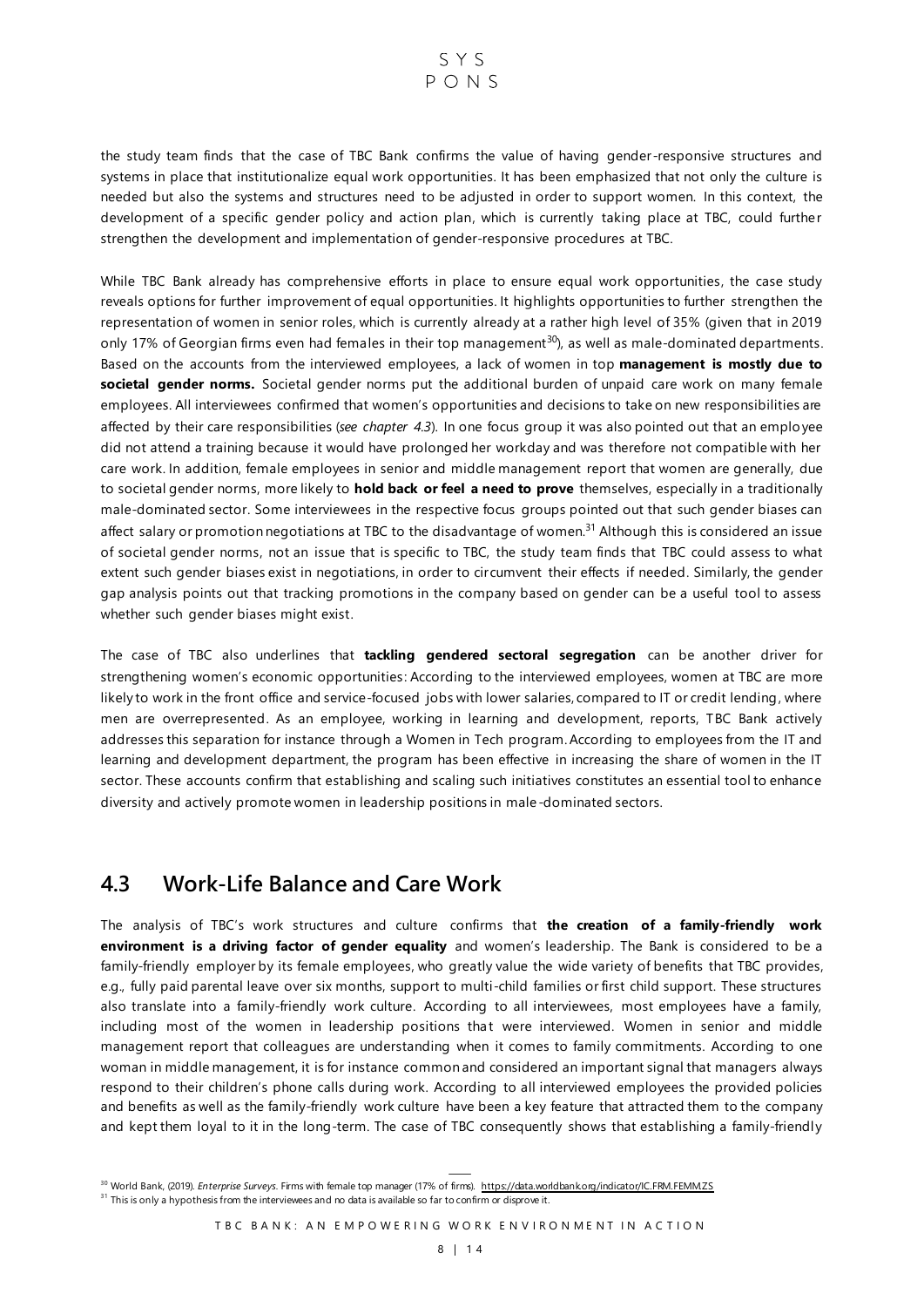work culture and respective structures contributes to attracting a female talent pool and enabling women's career advancement.

Building upon the strong family-friendly basis that TBC established since its foundation, the case study identified additional opportunities for TBC and other private sector companies to address the **structural barriers that unpaid care work still poses** for women's economic advancement in Georgia. Situated within the cultural and societal context of Georgia, women at TBC Bank report that they are often responsible for childcare and the household, next to their jobs. Female employees from all levels of the organization that were part of the case study, underline that these responsibilities add to their workload, compared to men, who rarely take parental leave or have care responsibilities. Women in middle and senior management report that even though part-time options exist theoretically for some positions, it is not common practice to work part -time, especially in leadership positions. Arranging childcare is consequently a key challenge and a matter of financial resources or family support, as many female employees from different levels of the organization underline. In Georgia, as emphasized by one employee, school education is guaranteed by the state but childcare for younger children is not. Female employees confirm that they are often left to rely on private childcare facilities, nannies, and grandparents. While these factors are external to the workplace conditions at TBC Bank, female employees emphasize that these still affect their decisions to take on further responsibilities in the workplace. Hence, the study team finds that in order to strengthen the family-friendly and gender-responsive work environment at TBC, targeted support for care responsibilities bears the potential to improve the work-life balance and leadership opportunities for all employees. This is confirmed by employees in particular in front office positions, middle and senior management, as they indicate that it would be welcomed if TBC could provide childcare facilities or additional support to manage care responsibilities.

#### <span id="page-9-0"></span>**4.4 Countering Inequalities during COVID-19**

The case of TBC Bank validates what studies on gender equality across the globe found: **Existing inequalities are exacerbated during the COVID-19 pandemic** and require targeted support measures. According to interviewees from the front office and senior management, women at TBC were, through their positions in the company and in society, at a higher risk for infections and more affected by care responsibilities. According to the named focus groups, women are overrepresented in the front offices. There, home office options were not possible and they faced a higher risk to get COVID-19 from customers or colleagues. The economic pressure that many customers had to deal with during the pandemic also increased aggressive or stressful behavior from customers, as some branch managers pointed out. In addition, most interviewees reported that they worked and provided childcare at the same time, resulting in longer working hours. In contrast, even though many of their male colleagues also worked from home, they did not face the same expectation to take care of the children, sick r elatives or the household.

In this context, TBC's COVID-19 response provides insights into **good practices for companies to navigate COVID-19** in an inclusive and employee-friendly manner. All interviewees strongly valued the transparent information provided by leadership early on, as well as the quick response to enable home office options for most employees. In addition, according to the interviewed employees, the Bank provided job security for all employees and communicated openly on this, as well as health support funds for employees and their families. With the establishment of a health hotline, TBC also acknowledged the need to respond to the **increased mental load** for all employees during the pandemic.

However, given the persisting gender-specific risks and effects of the pandemic, the study team finds that there is additional for a gender-responsive design of COVID-19 measure, building upon the comprehensive approach that the TBC Bank already has in place. It is for instance considered a prerequisite for gender-responsive management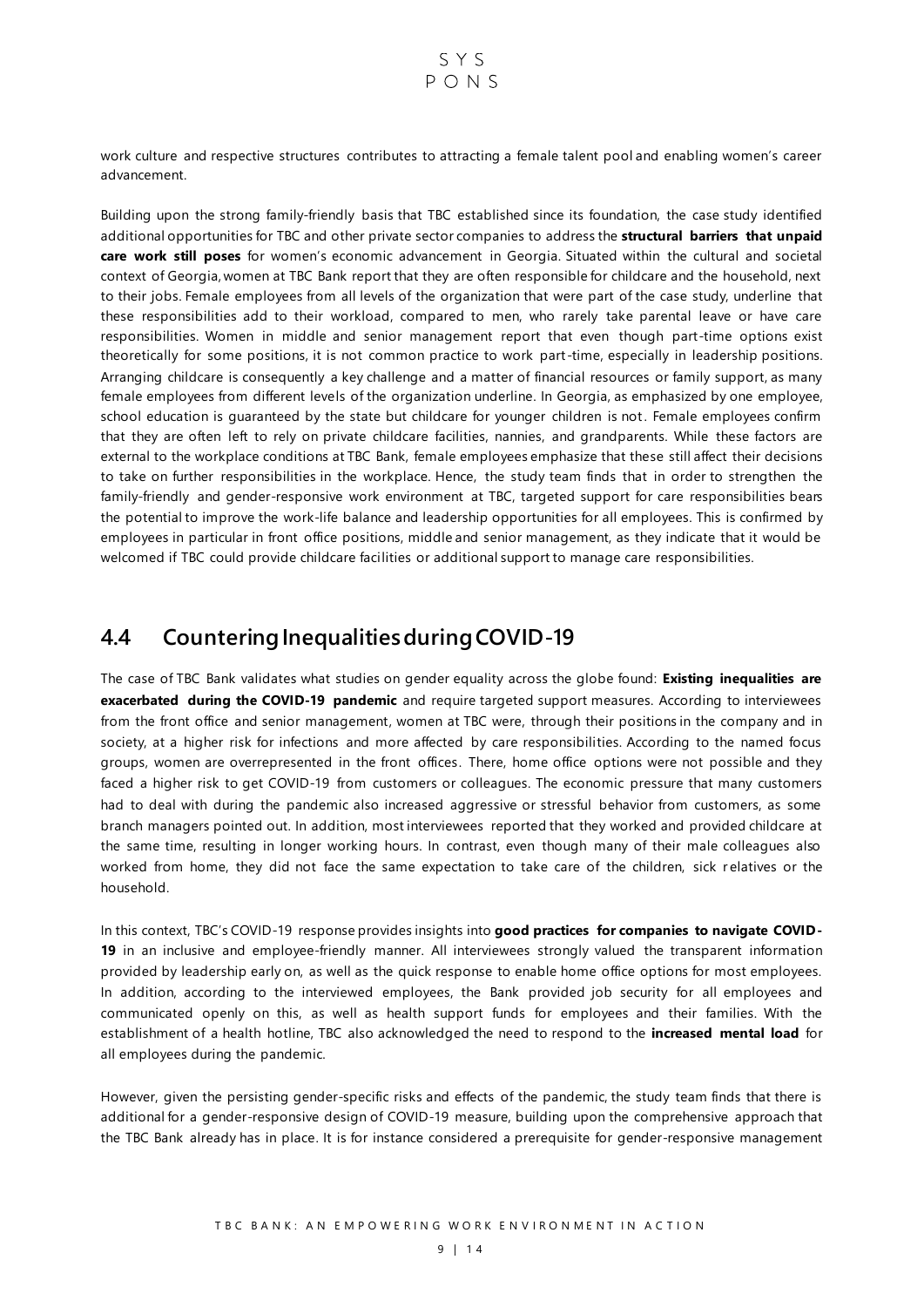of the COVID-19 effects to ensure equal representation of men and women in decision-making processes regarding COVID-19 measures $^{32}$ .

#### <span id="page-10-0"></span>**4.5 Investors' Influence to Promote Gender Equality**

The study team finds that in cases like the one of TBC Bank, where a company is already very committed to gender equality and has institutionalized this commitment through gender-responsive<sup>33</sup> policies, investors can provide support by providing expertise regarding the **development and the effective implementation of gendertransformative<sup>34</sup> measures**. For instance, TBC is currently working towards a gender policy with an action plan that includes clear responsibilities and resources for implementation. Employees from the learning and development department and from senior management emphasized in interviews that it could be helpful to receive guidance on how ownership of such policies and the integration of the values put forward could be ensured in TBC's organizational culture in the long-term. According to them, this may for instance include the sharing of good practices to raise awareness for gender bias. Consequently, the study team concludes that investors who want to support companies like TBC, which are already well-advanced in their promotion of gender equality, should focus especially on providing input on measures that contribute to an actual transformation of gender norms. As in the case of TBC, these often cause the persisting challenges for women's economic adva ncement.

At the same time, the study team found that other **investors can learn from TBC** as a financial institution that is considered an outstanding example of an empowering company culture in Georgia by its employees. According to all interviewees, the company acts as a role model for women's leadership towards its partners and customers, as it actively showcases female employees in leadership positions. Consequently, TBC and other investors can have a crucial impact on gender stereotypes and a change of norms through their external promotion of female role models and male and female gender champions.

<sup>32</sup> UN Women, (2020). Guidance Note for Action: Gender-Sensitive Private Sector Response to COVID-19 for Accelerated and Inclusive Economic Recovery. <https://asiapacific.unwomen.org/-/media/field%20office%20eseasia/docs/publications/2020/04/guidance%20for%20action%20private-sector-f.pdf?la=en&vs=5155> 33 Gender-responsive refers to measures that actively address gender inequalities, e.g., anti-discrimination policies, equal opportunity policies etc.

<sup>34</sup> Gender-transformative refers to measures that actively counter/transform existing gender norms.

TBC BANK: AN EMPOWERING WORK ENVIRONMENT IN ACTION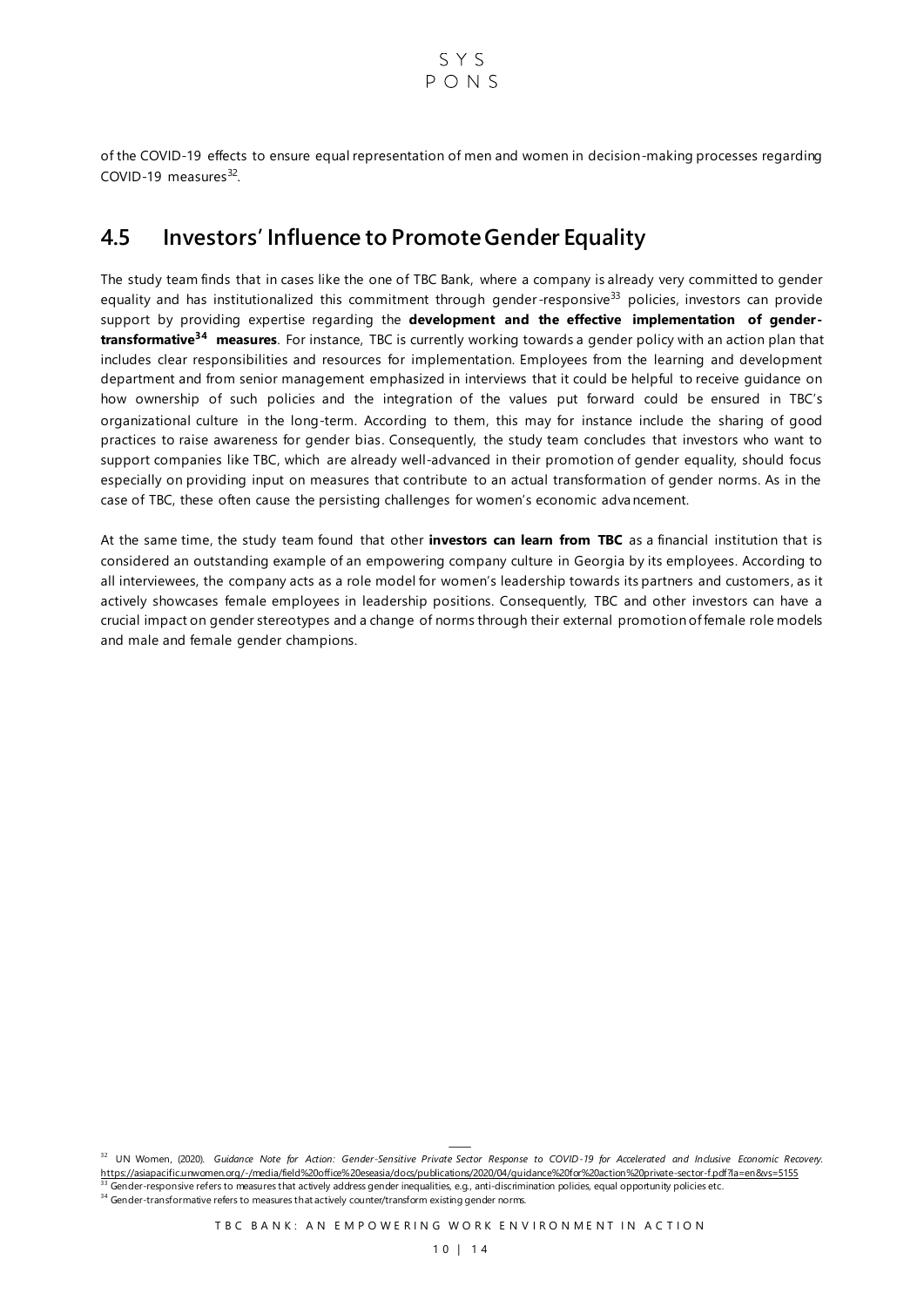

## <span id="page-11-0"></span>**5 Making Women's Leadership Transformative for Gender Equality**

The case of TBC Bank highlights good practices and further potential to not only enable women's leadership but to ensure that company efforts have transformational effects on gender equality. Based on these insights the following recommendations can be made to private sector companies and investors:

**Equal Work Opportunities -------------------------------------------------------------------------------------**

- ✓ **Clear guidance:** Continue to communicate and make key performance indicators and career paths transparent for all positions**.**
- ✓ **Assess (and address) gender-bias in salaries and promotions:** Assess gender-specific salary negotiation outcomes and raise awareness regarding gender bias in negotiations if necessary.
- ✓ **Bridge sectoral divide:** Promote diversity in male- and female-dominated sectors by showcasing role models, set up and scale specific recruitment and training programs for underrepresented groups in certain sectors; develop pipeline for high-potential employees from underrepresented groups.



#### **Training & Development----------------------------------------------------------------------------------------**

- ✓ **Gender-Responsive training design and needs assessment:** Assess training needs based on genderdisaggregated data to design trainings accordingly.
- ✓ **Accessibility:** Ensure that training opportunities can be accessed by all employees (e.g., consider care work).
- ✓ **Build leadership capacities:** Provide leadership trainings and coaching for all leadership levels, e.g., including middle management; train leadership personnel on gender equality issues.

**Leadership Commitment------------------------------------------------------------------------------------------**

- ✓ **Institutionalize:** Institutionalize commitment to gender equality to ensure sustainability, e.g., development and implementation of policies in a participatory manner, incl. raising awareness and understanding, monitoring, and assigning clear responsibilities (focal points and champions).
- ✓ **Communicate:** Identify external communication channels to engage with partners and clients on women's leadership. Present commitments, good practices and assistance options.
- ✓ **Promote:** Identify and attend events/networks to foster exchange and networking on women's leadership.

#### **Well-being, Safety & Work Environment----------------------------------------------------------------------**

- ✓ **Sensitize and strengthen expertise:** Raise awareness among staff and leaders for structural barriers to women's leadership in an intersectional manner, provide training on concepts of sexual harassment and gender bias, including advice on "allyship".
- ✓ **Mentorship and networks:** Strengthen mentorship and network opportunities among women *(employee wish)*
- ✓ **Support care work:** Fund or provide childcare support (e.g., facilities) to lift double burden from women, incl. support during transition back to work.
- ✓ **Promote:** Enhance family-friendly work conditions also in leadership positions: Enable part-time, flexible, and "doable" working hours also in high-level leadership positions.
- ✓ **Break stereotypes:** Actively encourage men to take parental leave, e.g., through additional and non-transferable paternity leave; include reflections on masculinity norms in gender bias training.
- ✓ **Monitor and adjust:** Assess gender-specific issues in satisfaction surveys & address gender-specific outcomes.
- ✓ **Gender-Responsive COVID-Response:** Ensure equal participation of women in COVID-response strategies, explore options to provide employees with care responsibilities with more time off.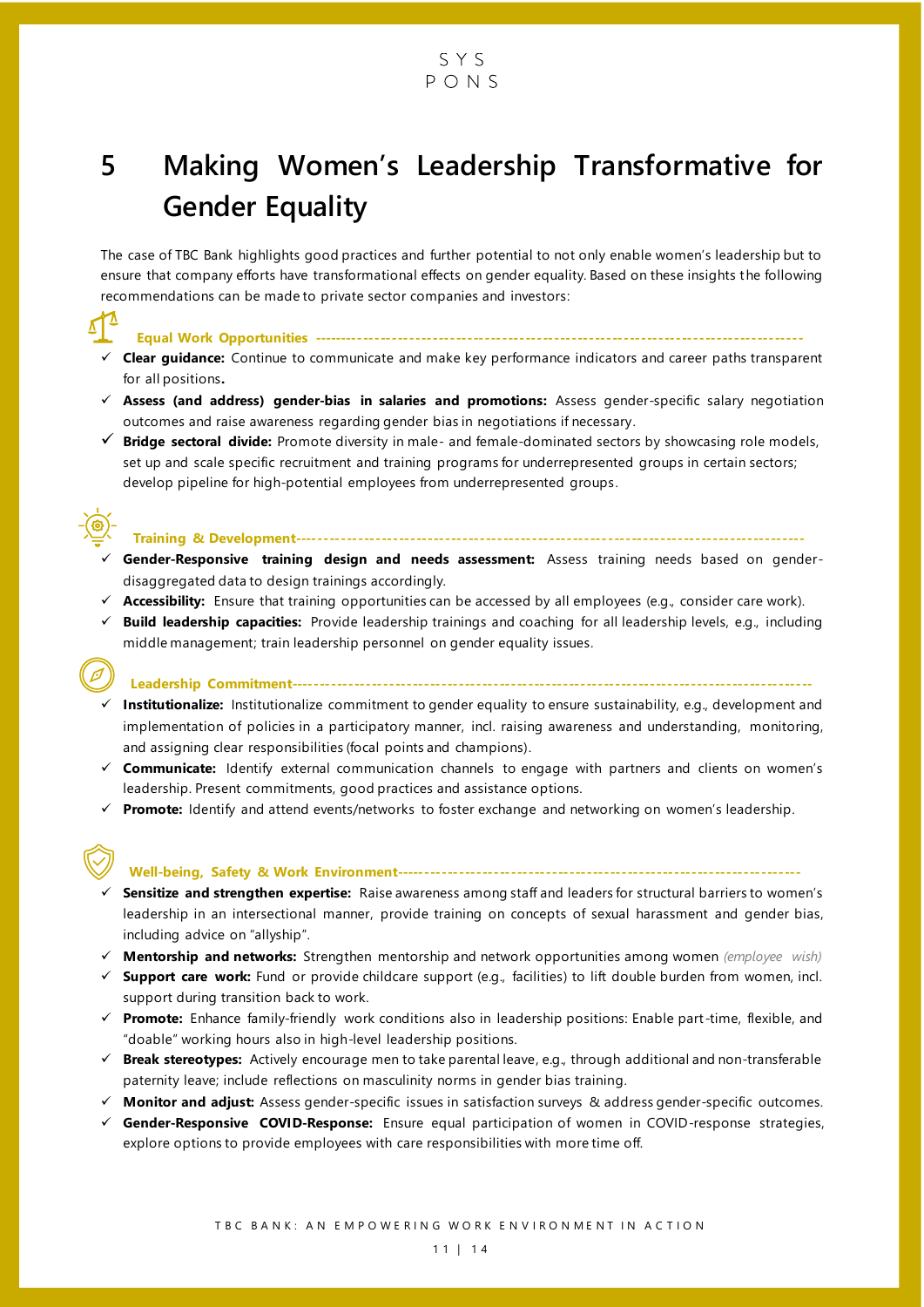### <span id="page-12-0"></span>**Bibliography**

DEG, 2020. *Women at Work - Win win win: Good for Business, Good for Women & their Families, Good for Local Development.* DEG Evaluation Results. Cologne: DEG[. https://www.deginvest.de/DEG-Documents](https://www.deginvest.de/DEG-Documents-in-English/About-us/What-is-our-impact/DEG_Gender-Lens-Investing-Paper_Final.pdf) -in-English/Ab o ut [us/What-is-our-impact/DEG\\_Gender-Lens-Investing-Paper\\_Final.pdf](https://www.deginvest.de/DEG-Documents-in-English/About-us/What-is-our-impact/DEG_Gender-Lens-Investing-Paper_Final.pdf)

ILO, (2017). Women in Business and Management: Gaining momentum in Latin America and the Caribbean. Bureau for Employers' Activities. https://www.ilo.org/wcmsp5/groups/public/---ed\_dialogue/--[act\\_emp/documents/publication/wcms\\_579085.pdf](https://www.ilo.org/wcmsp5/groups/public/---ed_dialogue/---act_emp/documents/publication/wcms_579085.pdf)

National Statistics Office of Georgia, (2020). *Women and Men in Georgia – Statistical Publication*. <https://www.geostat.ge/en/single-news/2165/women-and-men-in-georgia-2020>

OECD, (2019). *Social Institutions & Gender Index*.<https://www.genderindex.org/ranking/>

OECD, (2020). *Policies and Practices to Promote Women in Leadership Roles in the Private Sector*. <https://www.oecd.org/corporate/OECD-G20-EMPOWER-Women-Leadership.pdf>

OeEB, (2020). Gender Lens Investing - OeEB's Position Statement and Action Plan. Vienna: OeEB. https://www.oeeb.at/dam/jcr:343e7eb0-8c0c-4615-b4dc-9562d7880854/OeEB\_GenderActionPlan.pd f

Ostry, J. D., Alvarez, J., Espinoza, R. A., Papageorgiou, C., (2018). *Economic Gains from Gender Inclusion: New Mechanisms, New Evidence.* International Monetary Fund. [https://www.imf.org/en/Publications/Staff-Discussio n-](https://www.imf.org/en/Publications/Staff-Discussion-Notes/‌Issues/2018/10/09/Economic-Gains-From-Gender-Inclusion-New-Mechanisms-New-Evidence-45543)Notes/Issues/2018/10/09/Economic-Gains [-From-Gender-Inclusion-New-Mechanisms-New-Evidence-45543](https://www.imf.org/en/Publications/Staff-Discussion-Notes/‌Issues/2018/10/09/Economic-Gains-From-Gender-Inclusion-New-Mechanisms-New-Evidence-45543) 

Pereznieto, P., Taylor, G., (2014). *A review of approaches and methods to measure economic empowerment of women and girls*. Gender & Development, 22(2), pp.233-251.<https://doi.org/10.1080/13552074.2014.920976>

TBC Bank Group, (2020). *Sustainability Report 2020*.<https://www.tbcbankgroup.com/esg/sustainability-reports/>

TBC Bank Group, (2021). *TBC Bank at a Glance (Q2 2021)*.<https://www.tbcbankgroup.com/about-us/at-a-glance/>

The Rockefeller Foundation, (2016). *Women in Leadership: Why it Matters*. <https://www.rockefellerfoundation.org/wp-content/uploads/Women-in-Leadership-Why-It-Matters.pdf>

World Economic Forum, (2021). *Global Gender Gap Report 2021*. Geneva: World Economic Forum. [http://www3.weforum.org/docs/WEF\\_GGGR\\_2021.pdf;](http://www3.weforum.org/docs/WEF_GGGR_2021.pdf) 

UN, (2021). *Gender Equality and Women's Empowerment.* United Nations Sustainable Development Goals. [https://www.un.org/sustainabledevelopment/gender-eq uality/](https://www.un.org/sustainabledevelopment/gender-equality/)

UN Secretary-General's High-Level Panel (UNHLP), (2016*). Leave no one behind: Call to action for gender equality and women's economic empowerment. Report of the UN Secretary-General's high-level panel on women's economic empowerment*. [https://www2.unwomen.org/-/media/hlp%20wee/attachments/reports-toolkits/hlp-wee-rep o rt](https://www2.unwomen.org/-/media/hlp%20wee/attachments/reports-toolkits/hlp-wee-report-2016-09-call-to-action-en.pdf?la=en&vs=1028) - [2016-09-call-to-action-en.pdf?la=en&vs=1028](https://www2.unwomen.org/-/media/hlp%20wee/attachments/reports-toolkits/hlp-wee-report-2016-09-call-to-action-en.pdf?la=en&vs=1028)

UN Women, (2017). *National Study on Violence against Women in Georgia 2017*. [https://georgia.unwomen.org/en/digital-library/publications/2018/03/the-national-stud y-on-violence-against](https://georgia.unwomen.org/en/digital-library/publications/2018/03/the-national-study-on-violence-against-women-in-georgia) [women-in-georgia](https://georgia.unwomen.org/en/digital-library/publications/2018/03/the-national-study-on-violence-against-women-in-georgia)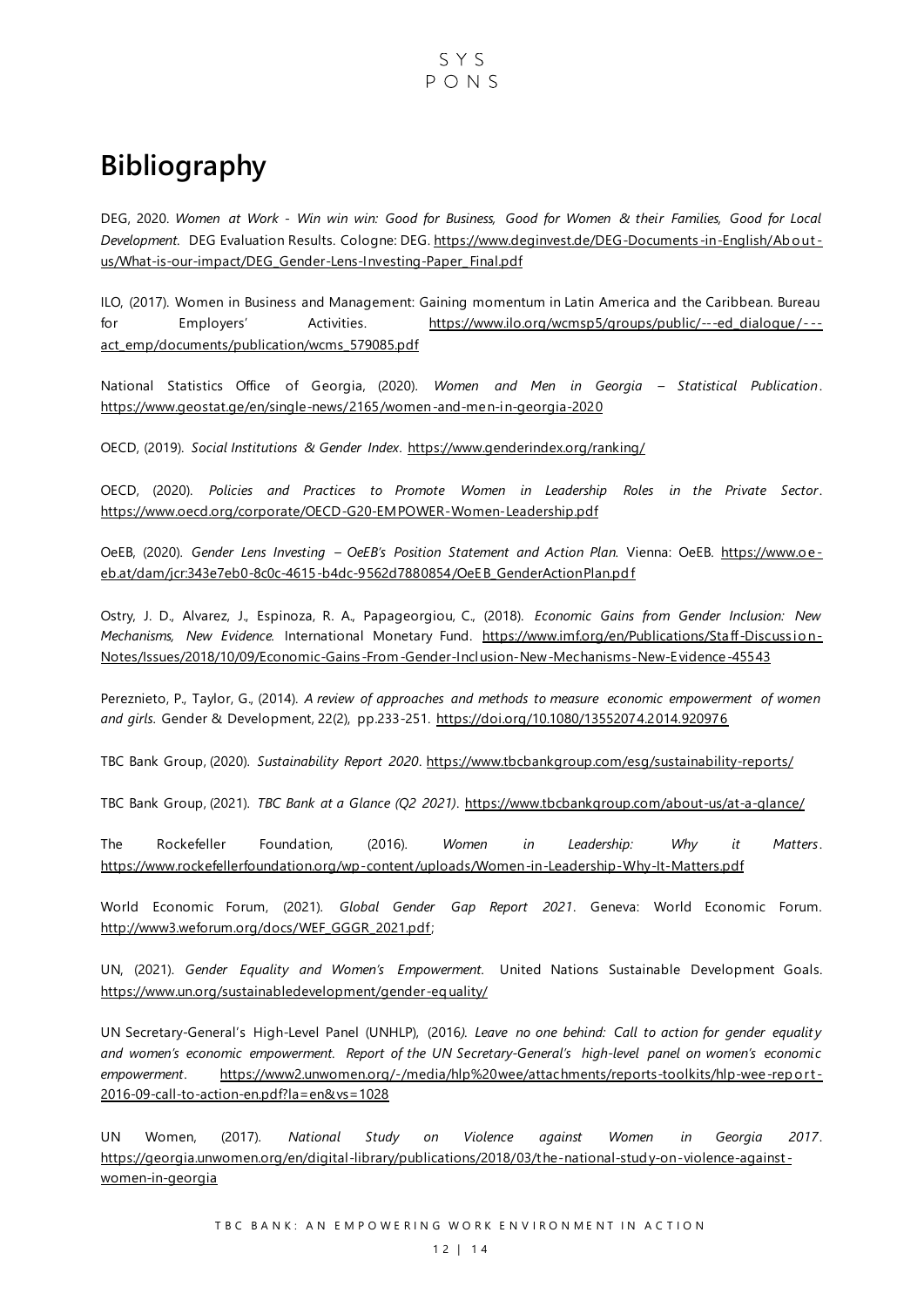#### SYS  $PONS$

UN Women, (2018). *Women's economic inactivity and engagement in the formal sector in Georgia*. [https://georgia.unwomen.org/en/digital-library/publications/2018/12/womens-eco nomic-inactivity-and](https://georgia.unwomen.org/en/digital-library/publications/2018/12/womens-economic-inactivity-and-engagement-in-the-informal-sector-in-georgia)[engagement-in-the-informal-sector-in-georgia](https://georgia.unwomen.org/en/digital-library/publications/2018/12/womens-economic-inactivity-and-engagement-in-the-informal-sector-in-georgia)

UN Women, (2020). *Guidance Note for Action: Gender-Sensitive Private Sector Response to COVID-19 for Accelerated*  and Inclusive Economic Recovery. https://asiapacific.unwomen.org/-[/media/field%20office%20eseasia/docs/publications/2020/04/g uidance%20for%20action%20private](https://asiapacific.unwomen.org/-/media/field%20office%20eseasia/docs/publications/2020/04/guidance%20for%20action%20private-sector-f.pdf?la=en&vs=5155) -sector [f.pdf?la=en&vs=5155](https://asiapacific.unwomen.org/-/media/field%20office%20eseasia/docs/publications/2020/04/guidance%20for%20action%20private-sector-f.pdf?la=en&vs=5155)

UN Women, (2021). *Women in Decision-Making*. [https://georgia.unwomen.org/en/digital](https://georgia.unwomen.org/en/digital-library/publications/2021/04/women-in-decision-making) [library/publications/2021/04/women-in-decision-making](https://georgia.unwomen.org/en/digital-library/publications/2021/04/women-in-decision-making)

Women Deliver, (2018). *Policy Brief: Balancing the Power Equation*. Women's Leadership in Politics, Businesses, and Communities.<http://womendeliver.org/wp-content/uploads/2018/09/Women-Leadership-Policy-Brief-9.23.18.pdf>

World Bank, (2019). *Enterprise Surveys*. Firms with female top managers. <https://data.worldbank.org/indicator/IC.FRM.FEMM.ZS>

World Bank, (2021). *Women, Business and the Law*.<https://wbl.worldbank.org/en/wbl>